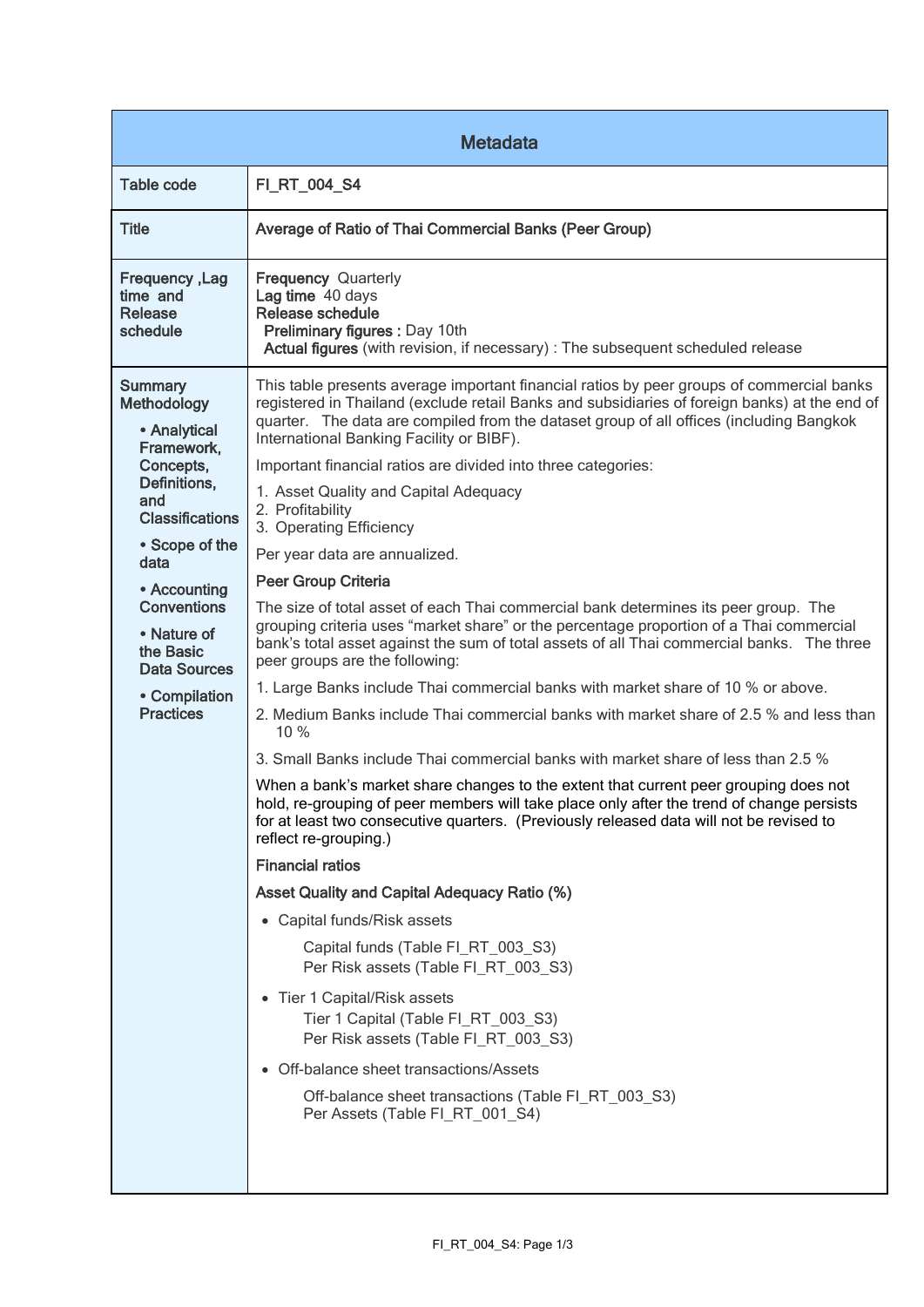| Non - performing loan (NPL) / Loans (Not included FVPL)                                                                                                                                                                                                                                                                                                                                                                                                                                                              |
|----------------------------------------------------------------------------------------------------------------------------------------------------------------------------------------------------------------------------------------------------------------------------------------------------------------------------------------------------------------------------------------------------------------------------------------------------------------------------------------------------------------------|
| Non - performing loan (NPL) (Table FI_RT_003_S3)<br>Per Loans (Not included FVPL) (Table FI RT 003 S3)                                                                                                                                                                                                                                                                                                                                                                                                               |
| • Problem assets/Assets plus allowance                                                                                                                                                                                                                                                                                                                                                                                                                                                                               |
| Problem assets (Table FI_RT_003_S3)<br>Per Assets plus allowance (Table FI RT 003 S3)                                                                                                                                                                                                                                                                                                                                                                                                                                |
| • Loans/Deposits                                                                                                                                                                                                                                                                                                                                                                                                                                                                                                     |
| Loans (Table FI_RT_003_S3)<br>Per Deposits (Table FI RT 001 S4)                                                                                                                                                                                                                                                                                                                                                                                                                                                      |
| • Liquidity Coverage Ratio (LCR) From 2016 onwards, The BOT has changed Liquidity<br>Coverage Ratio: LCR Regulation                                                                                                                                                                                                                                                                                                                                                                                                  |
| High-quality liquid assets: HQLA is assets with a high quality, have no obligation<br>and can be easily and quickly turn into cash without significant value losses in<br>severe liquidity stress period, such as cash, deposits or reserves at central bank<br>and securities<br>Per Net expected cash outflow over the next 30 days in severe liquidity stress<br>period. Further details check from link;<br>https://www.bot.or.th/Thai/FIPCS/Documents/FPG/2558/ThaiPDF/25580129.pdf<br>(available in Thai only) |
| <b>Profitability Ratio (%)</b>                                                                                                                                                                                                                                                                                                                                                                                                                                                                                       |
| • Interest income / Average interest earning assets (Per year)                                                                                                                                                                                                                                                                                                                                                                                                                                                       |
| Interest income (Table FI_RT_002_S4)<br>Per Average interest earning assets                                                                                                                                                                                                                                                                                                                                                                                                                                          |
| • Interest expenses/ Average interest earning assets (Per year)                                                                                                                                                                                                                                                                                                                                                                                                                                                      |
| Interest expenses (Table FI_RT_002_S4)<br>Per Average interest earning assets                                                                                                                                                                                                                                                                                                                                                                                                                                        |
| • Net interest income / Average interest earning assets (Per year) (NIM)                                                                                                                                                                                                                                                                                                                                                                                                                                             |
| Net interest income (Table FI_RT_002_S4)<br>Per Average interest earning assets                                                                                                                                                                                                                                                                                                                                                                                                                                      |
| • Non - interest income/Average net assets (Per year)                                                                                                                                                                                                                                                                                                                                                                                                                                                                |
| Non - interest income (Table FI_RT_002_S4)<br>Per Average net assets (Table FI RT 003 S3)                                                                                                                                                                                                                                                                                                                                                                                                                            |
| • Operating expenses/Average net assets (Per year)                                                                                                                                                                                                                                                                                                                                                                                                                                                                   |
| Operating expenses (Table FI_RT_002_S4)<br>Per Average net assets (Table FI_RT_003_S3)                                                                                                                                                                                                                                                                                                                                                                                                                               |
| • Profit (loss) from operation/Average net assets (Per year)                                                                                                                                                                                                                                                                                                                                                                                                                                                         |
| Profit (loss) from operation (Table FI_RT_003_S3)<br>Per Average net assets (Table FI_RT_003_S3)                                                                                                                                                                                                                                                                                                                                                                                                                     |
| • Net profit (loss)/Average net assets (Per year) (ROA)                                                                                                                                                                                                                                                                                                                                                                                                                                                              |
| Net profit (loss) (Table FI_RT_002_S4)<br>Per Average net assets (Table FI_RT_003_S3)                                                                                                                                                                                                                                                                                                                                                                                                                                |
| • Non-interest income/Total income                                                                                                                                                                                                                                                                                                                                                                                                                                                                                   |
| Non-interest income (Table FI_RT_002_S4)<br>Per Total income (Table FI_RT_003_S3)                                                                                                                                                                                                                                                                                                                                                                                                                                    |
| • Gain (loss) on investments in securities/Non-interest income                                                                                                                                                                                                                                                                                                                                                                                                                                                       |
| Gain (loss) on investments in securities (Table FI_RT_002_S4)<br>Per Non-interest income (Table FI_RT_002_S4)                                                                                                                                                                                                                                                                                                                                                                                                        |